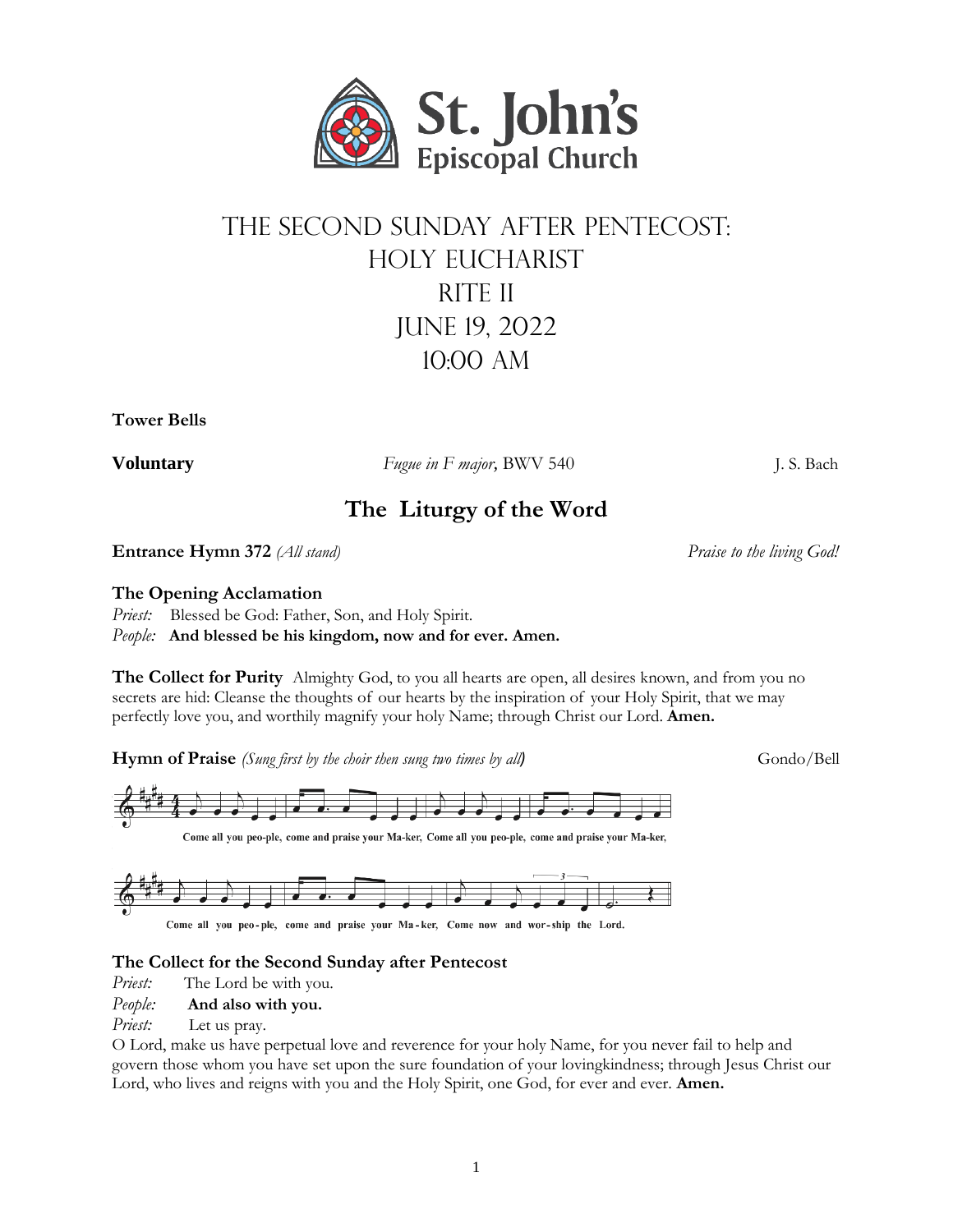#### **The First Reading 1 Kings 1-7, 8-15a** *(Seated)*

Ahab told Jezebel all that Elijah had done, and how he had killed all the prophets with the sword. Then Jezebel sent a messenger to Elijah, saying, "So may the gods do to me, and more also, if I do not make your life like the life of one of them by this time tomorrow." Then he was afraid; he got up and fled for his life, and came to Beer-sheba, which belongs to Judah; he left his servant there. But he himself went a day's journey into the wilderness, and came and sat down under a solitary broom tree. He asked that he might die: "It is enough; now, O LORD, take away my life, for I am no better than my ancestors." Then he lay down under the broom tree and fell asleep. Suddenly an angel touched him and said to him, "Get up and eat." He looked, and there at his head was a cake baked on hot stones, and a jar of water. He ate and drank, and lay down again. The angel of the LORD came a second time, touched him, and said, "Get up and eat, otherwise the journey will be too much for you." He got up, and ate and drank; then he went in the strength of that food forty days and forty nights to Horeb the mount of God. At that place he came to a cave, and spent the night there. Then the word of the LORD came to him, saying, "What are you doing here, Elijah?" He answered, "I have been very zealous for the LORD, the God of hosts; for the Israelites have forsaken your covenant, thrown down your altars, and killed your prophets with the sword. I alone am left, and they are seeking my life, to take it away." He said, "Go out and stand on the mountain before the LORD, for the LORD is about to pass by." Now there was a great wind, so strong that it was splitting mountains and breaking rocks in pieces before the LORD, but the LORD was not in the wind; and after the wind an earthquake, but the LORD was not in the earthquake; and after the earthquake a fire, but the LORD was not in the fire; and after the fire a sound of sheer silence. When Elijah heard it, he wrapped his face in his mantle and went out and stood at the entrance of the cave. Then there came a voice to him that said, "What are you doing here, Elijah?" He answered, "I have been very zealous for the LORD, the God of hosts; for the Israelites have forsaken your covenant, thrown down your altars, and killed your prophets with the sword. I alone am left, and they are seeking my life, to take it away." Then the LORD said to him, "Go, return on your way to the wilderness of Damascus."

*Reader:* The Word of the Lord. *People:* **Thanks be to God.**

#### **Sequence Hymn 411** *(Standing) O bless the Lord, my soul!*

#### **The Holy Gospel Luke 8:26-39** *(Standing)*

*Deacon:* The Holy Gospel of our Lord Jesus Christ according to Luke. *People:* **Glory to you, Lord Christ.**

Jesus and his disciples arrived at the country of the Gerasenes, which is opposite Galilee. As he stepped out on land, a man of the city who had demons met him. For a long time he had worn no clothes, and he did not live in a house but in the tombs. When he saw Jesus, he fell down before him and shouted at the top of his voice, "What have you to do with me, Jesus, Son of the Most High God? I beg you, do not torment me" for Jesus had commanded the unclean spirit to come out of the man. (For many times it had seized him; he was kept under guard and bound with chains and shackles, but he would break the bonds and be driven by the demon into the wilds.) Jesus then asked him, "What is your name?" He said, "Legion"; for many demons had entered him. They begged him not to order them to go back into the abyss. Now there on the hillside a large herd of swine was feeding; and the demons begged Jesus to let them enter these. So he gave them permission. Then the demons came out of the man and entered the swine, and the herd rushed down the steep bank into the lake and was drowned. When the swineherds saw what had happened, they ran off and told it in the city and in the country. Then people came out to see what had happened, and when they came to Jesus, they found the man from whom the demons had gone sitting at the feet of Jesus, clothed and in his right mind. And they were afraid. Those who had seen it told them how the one who had been possessed by demons had been healed. Then all the people of the surrounding country of the Gerasenes asked Jesus to leave them; for they were seized with great fear. So he got into the boat and returned. The man from whom the demons had gone begged that he might be with him; but Jesus sent him away, saying, "Return to your home, and declare how much God has done for you." So he went away, proclaiming throughout the city how much Jesus had done for him.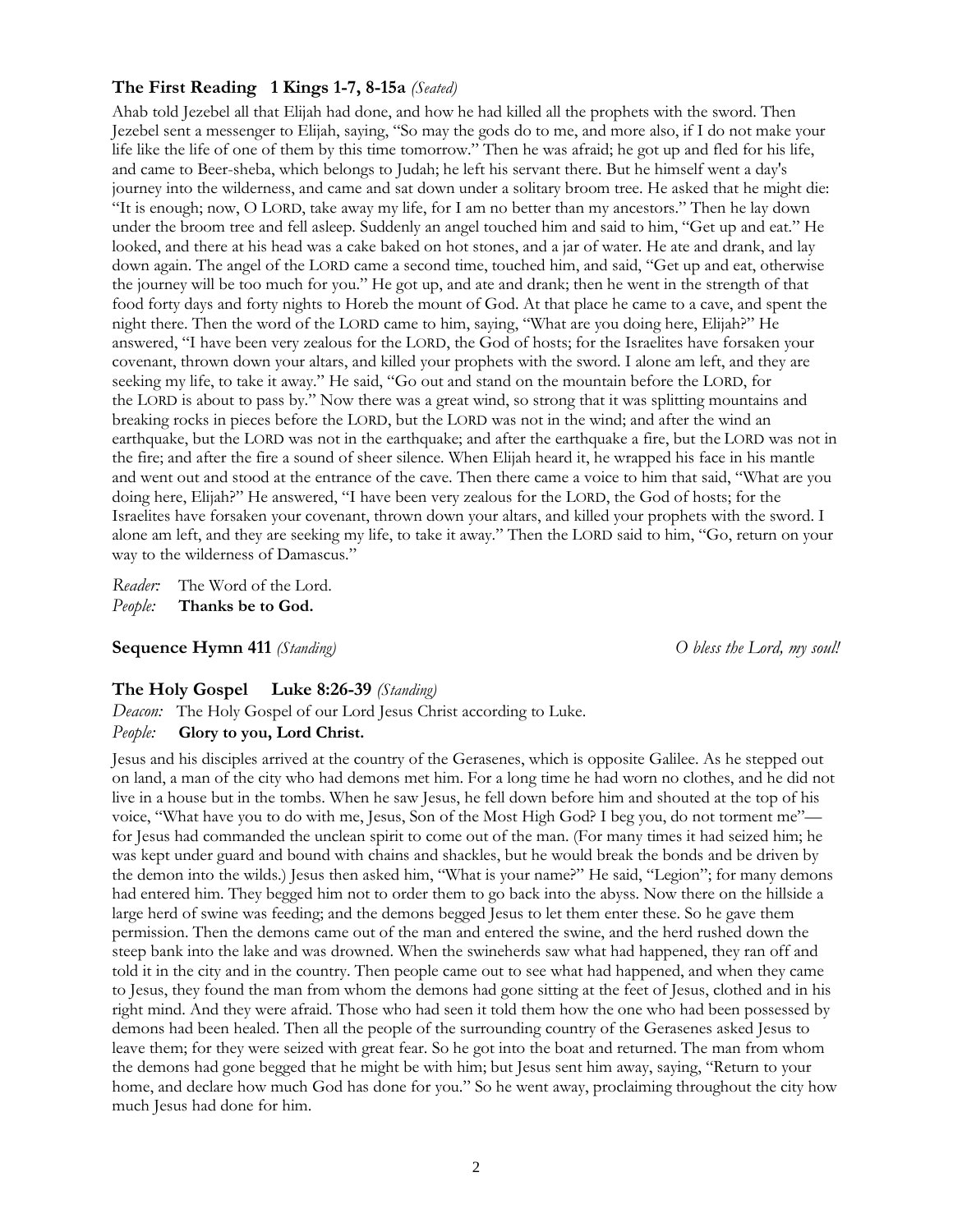#### Priest: The Gospel of the Lord. *People:* **Praise to you, Lord Christ.**

### **Children's Chapel**

Pre-K through  $3\pi$  grade children may gather on the church steps for a children's homily and then process out to *Children's Chapel. They will return during the Peace.*

**The Sermon** *(Seated)* **The Reverend Abigail W. Moon** 

#### **The Nicene Creed** *(Said by all, standing)*

We believe in one God, the Father, the Almighty, maker of heaven and earth, of all that is, seen and unseen. We believe in one Lord, Jesus Christ, the only Son of God, eternally begotten of the Father, God from God, Light from Light, true God from true God, begotten, not made, of one Being with the Father. Through him all things were made. For us and for our salvation he came down from heaven: by the power of the Holy Spirit he became incarnate from the Virgin Mary, and was made man. For our sake he was crucified under Pontius Pilate; he suffered death and was buried. On the third day he rose again in accordance with the Scriptures; he ascended into heaven and is seated at the right hand of the Father. He will come again in glory to judge the living and the dead, and his kingdom will have no end. We believe in the Holy Spirit, the Lord, the giver of life, who proceeds from the Father and the Son. With the Father and the Son he is worshiped and glorified. He has spoken through the Prophets. We believe in one holy catholic and apostolic Church. We acknowledge one baptism for the forgiveness of sins. We look for the resurrection of the dead, and the life of the world to come. Amen**.**

#### **The Prayers of the People** *(Standing or kneeling)*

*Leader:* In peace, we pray to you, Lord God. (*Silence)*

#### For all people in their daily life and work; **For our families, friends, and neighbors, and for those who are alone.**

For Joe, our President; Ron, our Governor; and John, our mayor. For this community, the nation, and the world;

#### **For all who work for justice, freedom, and peace.**

For the just and proper use of your creation; **For the victims of hunger, fear, injustice, and oppression.**

For all who are in danger, sorrow, or any kind of trouble; **For those who minister to the sick, the friendless, and the needy.**

#### For the peace and unity of the Church of God; **For all who proclaim the Gospel, and all who seek the Truth.**

For Justin, Archbishop of Canterbury; Michael, our Presiding Bishop; John, our Bishop; Charlie, our the Bishop Coadjutor-elect; Abi and Bill, our priests; Lonnie, our next rector; Joe, our deacon; John and Caroline, our missionaries to Ecuador; and Juan Carlos, our companion parish priest; **For all who serve God in his Church.**

For the special needs and concerns of this congregation, remembering Julia Livingston, Nancy Middleton, James Conable, Elizabeth Woodsmall, Rosalie, Alisia, Randy Winton, David Loyd, and all those affected by the Covid-19 pandemic.

We pray for those serving in the Armed Forces and their families, for the people of Ukraine and Russia, and for all who face the peril of war and civil unrest. Hear us, Lord; **For your mercy is great.**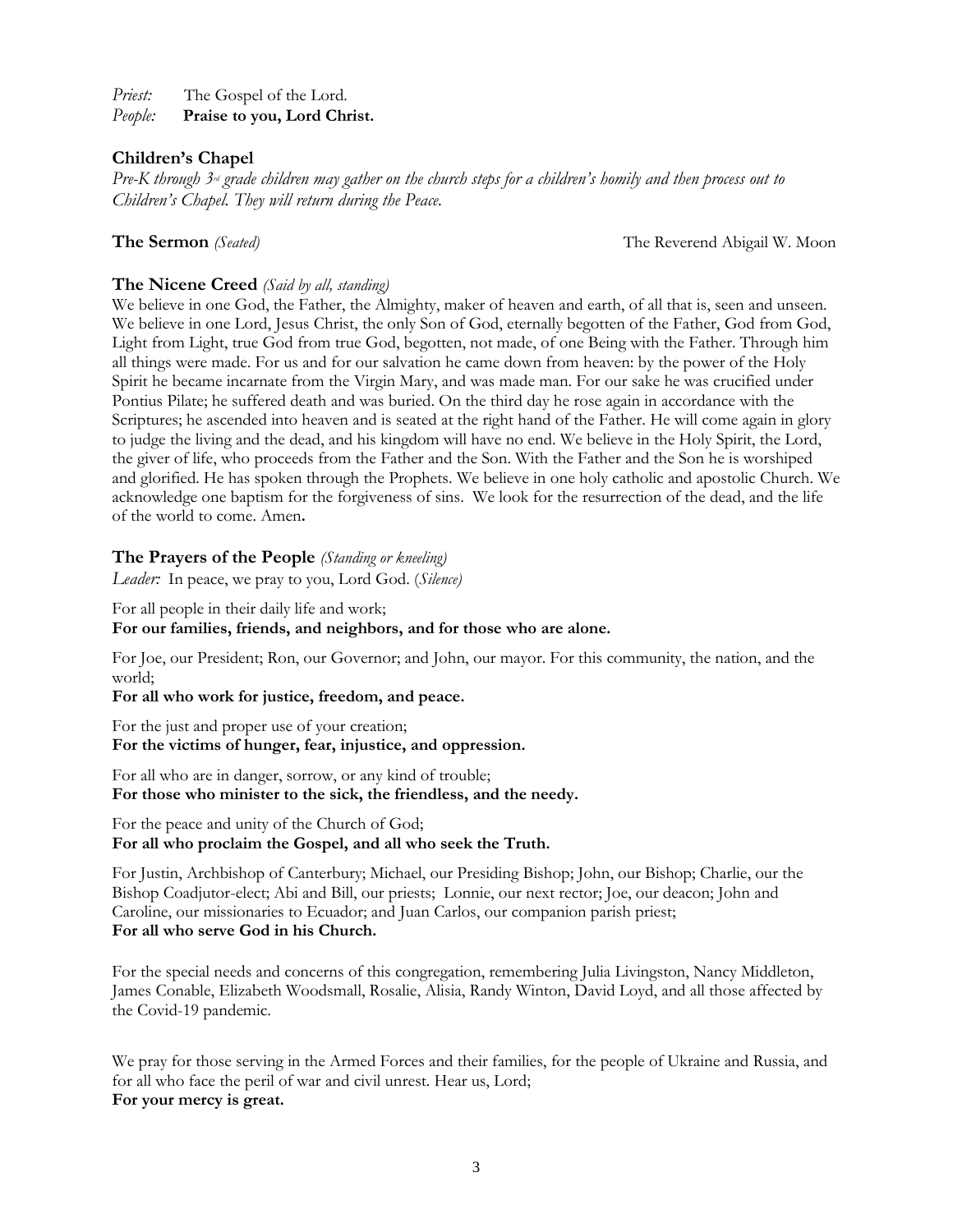Remembering our fathers and all who have nurtured us, we thank you, Lord, for all the blessings of this life. We will exalt you, O God our King;

#### **And praise your Name for ever and ever.**

We pray for all who have died, that they may have a place in your eternal kingdom. *(Silence)*

Lord, let your loving-kindness be upon them; **Who put their trust in you.**

*The Priest concludes with a Collect.*

#### **Confession of Sin and Absolution**

*Deacon:* Let us confess our sins against God and our neighbor.

All: Most merciful God, we confess that we have sinned against you in thought, word, and deed, by what we have done, and by what we have left undone. We have not loved you with our whole heart; we have not loved our neighbors as ourselves. We are truly sorry and we humbly repent. For the sake of your Son Jesus Christ, have mercy on us and forgive us; that we may delight in your will, and walk in your ways, to the glory of your Name. **Amen.**

*The Priest offers absolution of sins.*

**The Peace** *(Standing) Priest:* The peace of the Lord be always with you. *People:* **And also with you.** *Then the Clergy and People may greet one another in the name of the Lord.*

## **The Holy Communion**

**Offertory** *Zion's**walls zion's**walls* **arr.** Aaron Copland

If you are worshipping with us in person, we encourage you to place your contributions in the offertory plates as they are passed in the pews. To make a digital offering through St. John's online portal, use your phone's camera to scan the OR code on the back panel of this bulletin or click the "Give Now" button on the St. John's home page. You can also make a gift by texting STJOHNS to 732-56, or by mailing your gift to the church office: St. John's Episcopal Church, Attn: Finance Office, 211 N. Monroe St., Tallahassee, FL, 32301. If you bank online, consider setting St. John's up as a vendor with your bank for quick, *easy, online payments.*

#### **Presentation Hymn 432, v. 4** *(Sung by all, standing)**O praise ye the Lord!*

O praise ye the Lord! Thanksgiving and song to him be outpoured all ages along! For love in creation, for heaven restored, for grace of salvation, O praise ye the Lord!

#### **The Great Thanksgiving-Eucharistic Prayer A** *(Standing)*

- *Priest:* The Lord be with you.
- *People:* **And also with you**.
- *Priest:* Lift up your hearts.
- *People:* **We lift them to the Lord.**
- *Priest:* Let us give thanks to the Lord our God.
- *People:* **It is right to give him thanks and praise.**

It is right, and a good and joyful thing, always and everywhere to give thanks to you, Father Almighty, Creator of heaven and earth… Therefore we praise you, joining our voices with Angels and Archangels and with all the company of heaven, who for ever sing this hymn to proclaim the glory of your Name: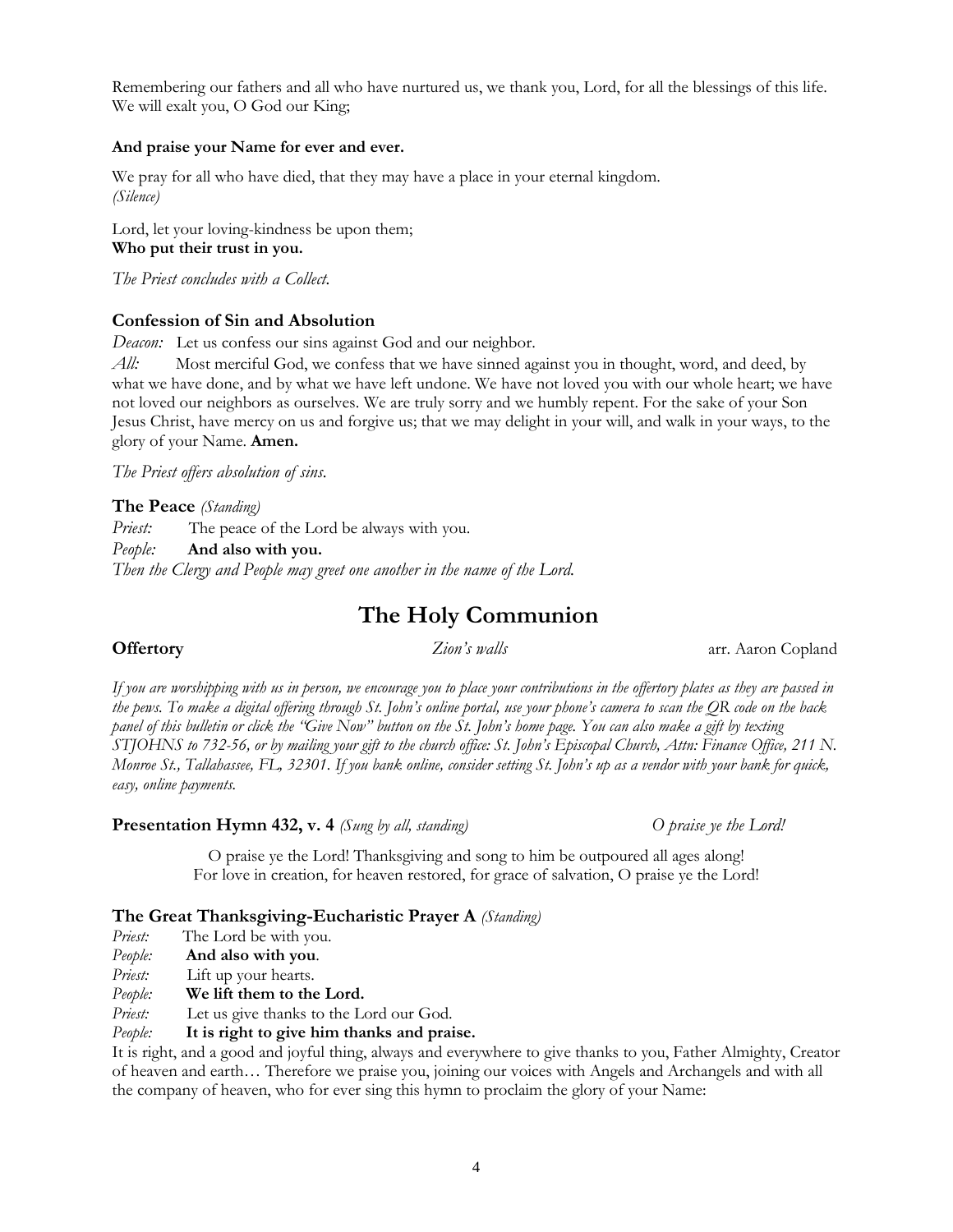Holy, holy, holy Lord, God of power and might, heaven and earth are full of your glory. Hosanna in the highest. Blessed is he who comes in the name of the Lord. Hosanna in the highest. Hosanna in the highest.

#### *(The congregation may kneel or remain standing.)*

Holy and gracious Father: In your infinite love you made us for yourself, and, when we had fallen into sin and become subject to evil and death, you, in your mercy, sent Jesus Christ, your only and eternal Son, to share our human nature, to live and die as one of us, to reconcile us to you, the God and Father of all. He stretched out his arms upon the cross, and offered himself, in obedience to your will, a perfect sacrifice for the whole world.

On the night he was handed over to suffering and death, our Lord Jesus Christ took bread; and when he had given thanks to you, he broke it, and gave it to his disciples, and said, "Take, eat: This is my Body, which is given for you. Do this for the remembrance of me."

After supper he took the cup of wine; and when he had given thanks, he gave it to them, and said, "Drink this, all of you: This is my Blood of the new Covenant, which is shed for you and for many for the forgiveness of sins. Whenever you drink it, do this for the remembrance of me." Therefore we proclaim the mystery of faith:

#### *Priest and People:* **Christ has died. Christ is risen. Christ will come again.**

We celebrate the memorial of our redemption, O Father, in this sacrifice of praise and thanksgiving. Recalling his death, resurrection, and ascension, we offer you these gifts. Sanctify them by your Holy Spirit to be for your people the Body and Blood of your Son, the holy food and drink of new and unending life in him. Sanctify us also that we may faithfully receive this holy Sacrament, and serve you in unity, constancy, and peace; and at the last day bring us with all your saints into the joy of your eternal kingdom.

All this we ask through your Son Jesus Christ: By him, and with him, and in him, in the unity of the Holy Spirit all honor and glory is yours, Almighty Father, now and for ever. **Amen.**

And now, as our Savior Christ has taught us, we are bold to say:

#### **The Lord's Prayer** *(Said by all)*

Our Father, who art in heaven, hallowed be thy Name, thy kingdom come, thy will be done, on earth as it is in heaven. Give us this day our daily bread. And forgive us our trespasses, as we forgive those who trespass against us. And lead us not into temptation, but deliver us from evil. For thine is the kingdom, the power, and the glory, for ever and ever. Amen.

#### **The Breaking of the Bread**

#### **Fraction Anthem** *(Sung by all)* Jamaican folk melody

Let us talents and tongues employ, reaching out with a shout of joy. Bread is broken, the wine is poured, Christ is spoken and seen and heard.

*Refrain:* Jesus lives again, earth can breathe again, pass the Word around; loaves abound!

Christ is able to make us one. At the table he sets the tone, Teaching people to live to bless, love in word and in deed express. *Refrain*